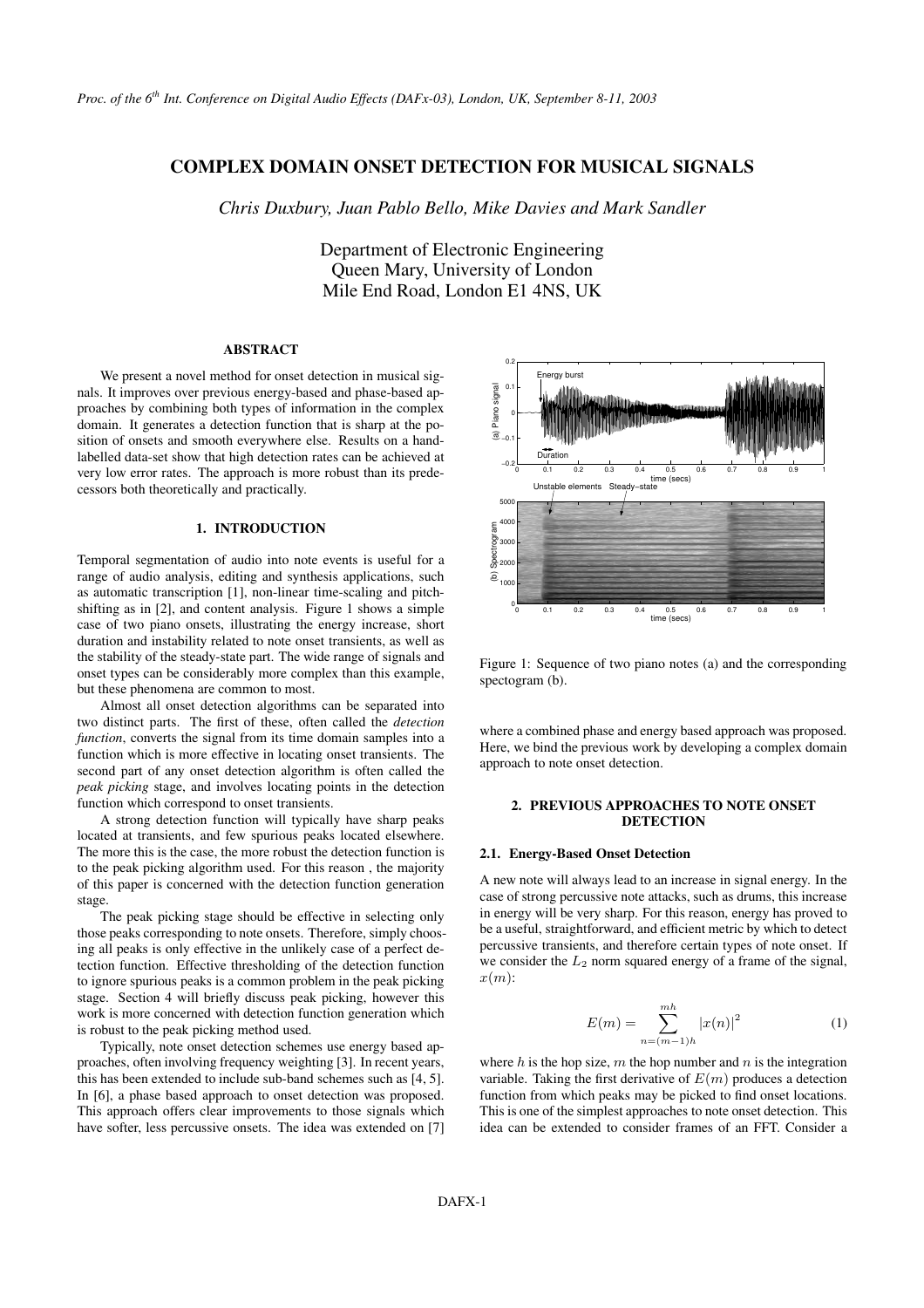time-domain signal  $s(mh)$ , whose STFT is given by:

$$
S_k(m) = \sum_{n = -\infty}^{\infty} s(n)w(mh - n)e^{-j2\pi nk/N}
$$
 (2)

where  $k = 0, 1, ..., N - 1$  is the frequency bin index and  $w(n)$ is a finite-length sliding window. It follows that the amplitude difference is then:

$$
\delta S = \sum_{k=1}^{N} |S_k(m)| - |S_k(m-1)| \tag{3}
$$

#### **2.2. Phase-based onset detection**

Intuitively, Fourier analysis proposes that a signal can be represented by a group of sinusoidal oscillators with time-varying amplitudes, frequencies and phases. During the steady-state part of the signal these oscillators will tend to have stable amplitudes and frequencies. Therefore, the phase of the  $k^{th}$  oscillator at a given time  $n$  could be easily predicted according to:

$$
\tilde{\varphi}_k(n-1) - \tilde{\varphi}_k(n-2) = \tilde{\varphi}_k(n) - \tilde{\varphi}_k(n-1) \tag{4}
$$

where the  $\tilde{\varphi}$  operator denotes phase unwrapping. This implies that the actual phase deviation between the target and the real phase values is given by the term:

$$
d_{\varphi} = \text{principal}(\tilde{\varphi}_k(n) - 2\tilde{\varphi}_k(n-1) + \tilde{\varphi}_k(n-2)) \tag{5}
$$

where princarg maps to the  $[-\pi, \pi]$  range.  $d_{\varphi}$  will tend to zero if the phase value is accurately predicted and will deviate from zero otherwise. The latter is the case for most oscillators during attack transients.

This can be extrapolated to the distribution of deviations for all oscillators in one analysis frame. During the steady-state part of a signal most values will be concentrated around zero creating a sharp distribution. On the other hand, during attack transients the distribution will be wide and less sharp. By measuring the spread of the distribution an accurate onset detection function can be constructed [6].

#### **2.3. Combining phase and energy based approaches**

While energy-based methods are straightforward, and thus widely used, they rely on the presence of pronounced energy increases for all events in music. However this is not always the case, especially with complex mixtures when overlapping between notes is common. Phase-based approaches offer an alternative to this, increasing effectiveness for less salient onsets. However, these methods are susceptible to phase distortion and to the variations introduced by the phase of noisy components.

In [7] a method was proposed that combined both the energy and the phase approaches. It made use of the similar behavior of the distributions of phase deviations and of spectral magnitude differences. Measures of spread per frame for each distribution were obtained as:

$$
\eta(n) = \text{mean}(f_n(|x|))\tag{6}
$$

where  $f(x)$  is the probability density function of our data set. Then they were multiplied, emphasising the phase characteristic of those components most relevant for the analysis. The method compensated for instabilities in either approach, and produced sharper peaks for detected onsets. Results consistently outperformed both the energy and the phase-based methods.

## **3. COMPLEX DOMAIN ONSET DETECTION**



Figure 2: Phasor diagram in the complex domain showing the phase deviation between target and current vector, and the Euclidean distance between them.

By definition, for locally steady state regions in audio signals, it holds that the frequency and amplitude remain constant. In the previous sections it has been shown that by inspecting changes in either frequency and amplitude onset transients can be located. However, we can simultaneously consider the effect of both variables by predicting values in the complex domain. It can be assumed that, in its polar form, the target value for an FFT bin is given by:

$$
\hat{S}_k(m) = \hat{R}_k(m)e^{j\hat{\phi}_k(m)}\tag{7}
$$

where the target amplitude  $\hat{R}_k(m)$  corresponds to the magnitude of the previous frame  $|S_k(m-1)|$ , and the target phase  $\hat{\phi}_k(m)$  can be calculated as the sum of the previous phase and the phase difference between preceding frames:

$$
\hat{\phi}_k(m) = \text{principal}(2\tilde{\varphi}_k(m-1) - \tilde{\varphi}_k(m-2)) \tag{8}
$$

We may then consider the measured value in the complex domain from the FFT:

$$
S_k(m) = R_k(m)e^{\phi_k(m)} \tag{9}
$$

where  $R_k$  and  $\phi_k$  are the magnitude and phase for the kth bin of the current STFT frame. By measuring the Euclidean distance between target and current vectors in the complex space, as shown in Figure 2, we can then quantify the stationarity for the  $k^{th}$  bin as:

$$
\Gamma_k(m) = \{ [\Re(\hat{S}_k(m)) - \Re(S_k(m))]^2 + \cdots
$$
  

$$
[\Im(\hat{S}_k(m)) - \Im(S_k(m))]^2 \}^{\frac{1}{2}} \qquad (10)
$$

Summing these stationarity measures across all  $k$ , we can construct a frame-by-frame detection function as:

$$
\eta(m) = \sum_{k=1}^{K} \Gamma_k(m) \tag{11}
$$

Equation 11 can be simplified by mapping  $\hat{S}_k(m)$  onto the real axis (forcing  $\hat{\phi}_k(m) = 0$ ), such that: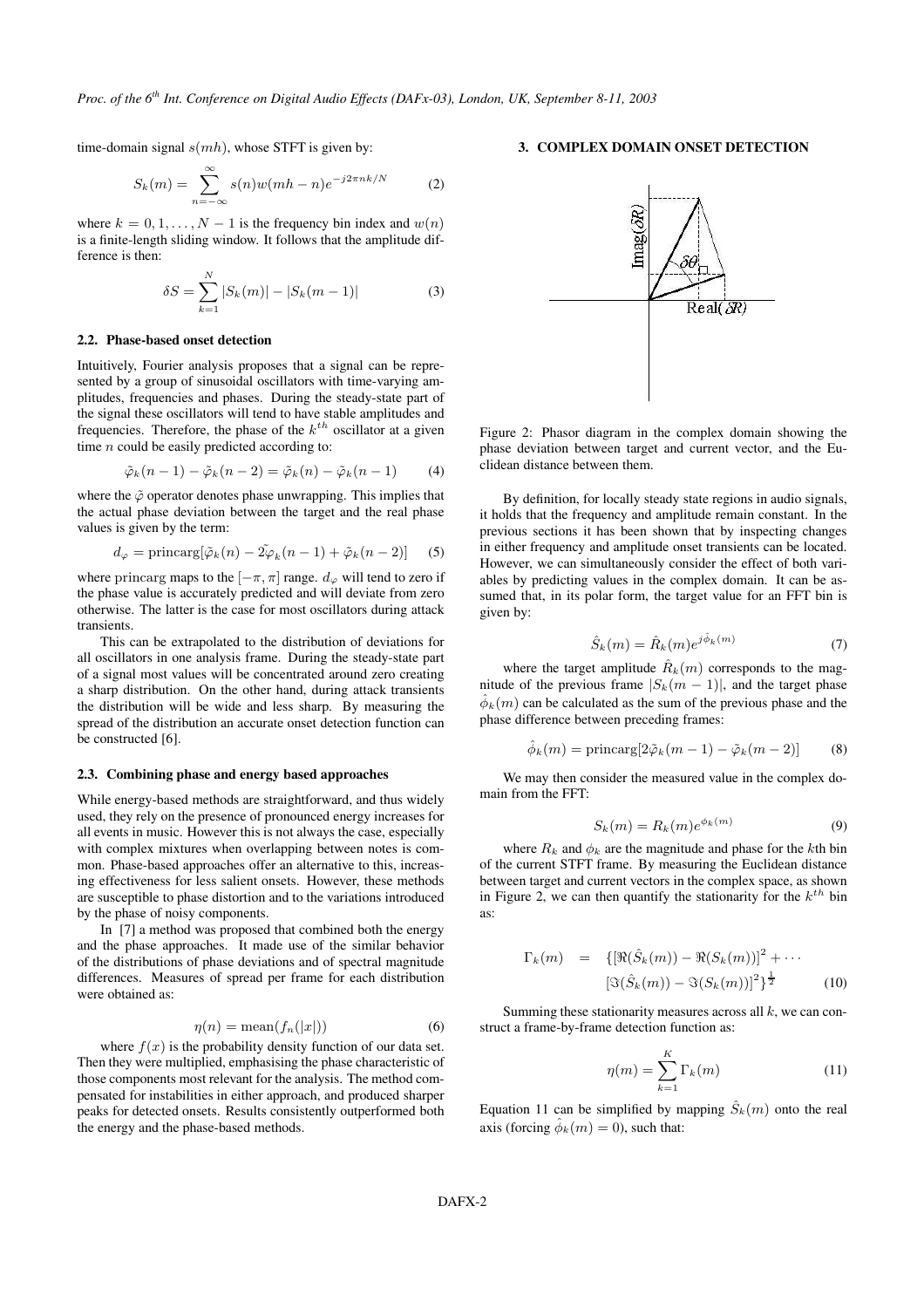$$
\hat{S}_k(m) = \hat{R}_k(m) = R_k(m-1)
$$
 (12)

This implies rotating the phasors in Fig. 2, so that  $S_k(m)$  can be represented using the phase deviation (Eq. 5):

$$
S_k(m) = R_k(m)e^{jd_{\varphi_k}(m)}\tag{13}
$$

We now consider the difference between this complex domain prediction approach, and the basic amplitude difference measure for the kth bin:

$$
\delta S_k(m) = \hat{R}_k(m) - R_k(m) \tag{14}
$$

With the mapping onto the real axis of  $\hat{S}_k(m)$ , equation 10 becomes:

$$
\Gamma_k(m) = \{ [\hat{R}_k(m) - \Re(S_k(m))]^2 + \Im(S_k(m))^2 \}^{\frac{1}{2}} \quad (15)
$$

which becomes:

$$
\Gamma_k(m) = \{ [\hat{R}_k(m) - R_k(m)\cos(d_{\varphi k}(m))]^2 + \cdots [R_k(m)\sin(d_{\varphi k}(m))]^2 \}^{\frac{1}{2}}
$$
(16)

This can then be expanded:

$$
\Gamma_k(m) = \{ \hat{R}_k^2(m) - 2\hat{R}_k(m)R_k(m)cos(d_{\varphi k}(m)) + \cdots \n R_k^2(m)sin^2(d_{\varphi k}(m)) + \cdots \n R_k^2(m)cos^2(d_{\varphi k}(m)) \}^{\frac{1}{2}}
$$
\n(17)

Simplifying, we obtain:

$$
\Gamma_k(m) = {\hat{R}_k(m)^2 + R_k(m)^2 - \cdots \over 2\hat{R}_k(m)R_k(m)cos(d_{\varphi k}(m))]^{\frac{1}{2}} \tag{18}
$$

For the case of  $d_{\varphi k}(m) = 0$ :

$$
\Gamma_k = \{ \hat{R}_k^2(m) + R_k^2(m) - 2\hat{R}_k R_k \}^{\frac{1}{2}}
$$
  
=  $\hat{R}_k(m) - R_k(m)$  (19)

Therefore  $\Gamma_k(m)$  is only equal to  $\delta S_k(m)$  where  $d_{\varphi k}(m)$  is equal to zero, or when the phase prediction is "good". In that case, only the energy difference is being taken into account. In the case of  $d_{\varphi k}(m) \neq 0$ , there is the additional term taking the phase deviation from the prediction into account.

 $\eta(m)$  constitutes an adequate detection function showing sharp peaks at points of poor stationarity. Figure 3 depicts the detection function for a section of a guitar signal. The figure also gives examples of phase and amplitude used individually. The complex domain approach is clearly less noisy, therefore simplifying the task of peak-picking and allowing a more robust detection.

## **4. PEAK PICKING**

The thresholding of onset detection functions is problematical for a number of reasons. Firstly, the detection functions tend to be noisy, unless they are extensively low pass filtered, leading to a poorer time resolution, and loss of weaker transients. Secondly, detection function magnitudes tend to vary considerably over the range of real world signals. Further to this, within one short segment of a signal there may be a range of different types of onsets. For these reasons, detection thresholds tend to be set manually in many onset



Figure 3: Spectrogram of a music signal and its corresponding time domain representation (a), Phase Based Detection Function (b), Energy Distribution Detection Function (c) and Complex Domain Prediction Detection Function (d).



Figure 4: Moving Median Thresholding of Complex Domain Prediction Detection Function.